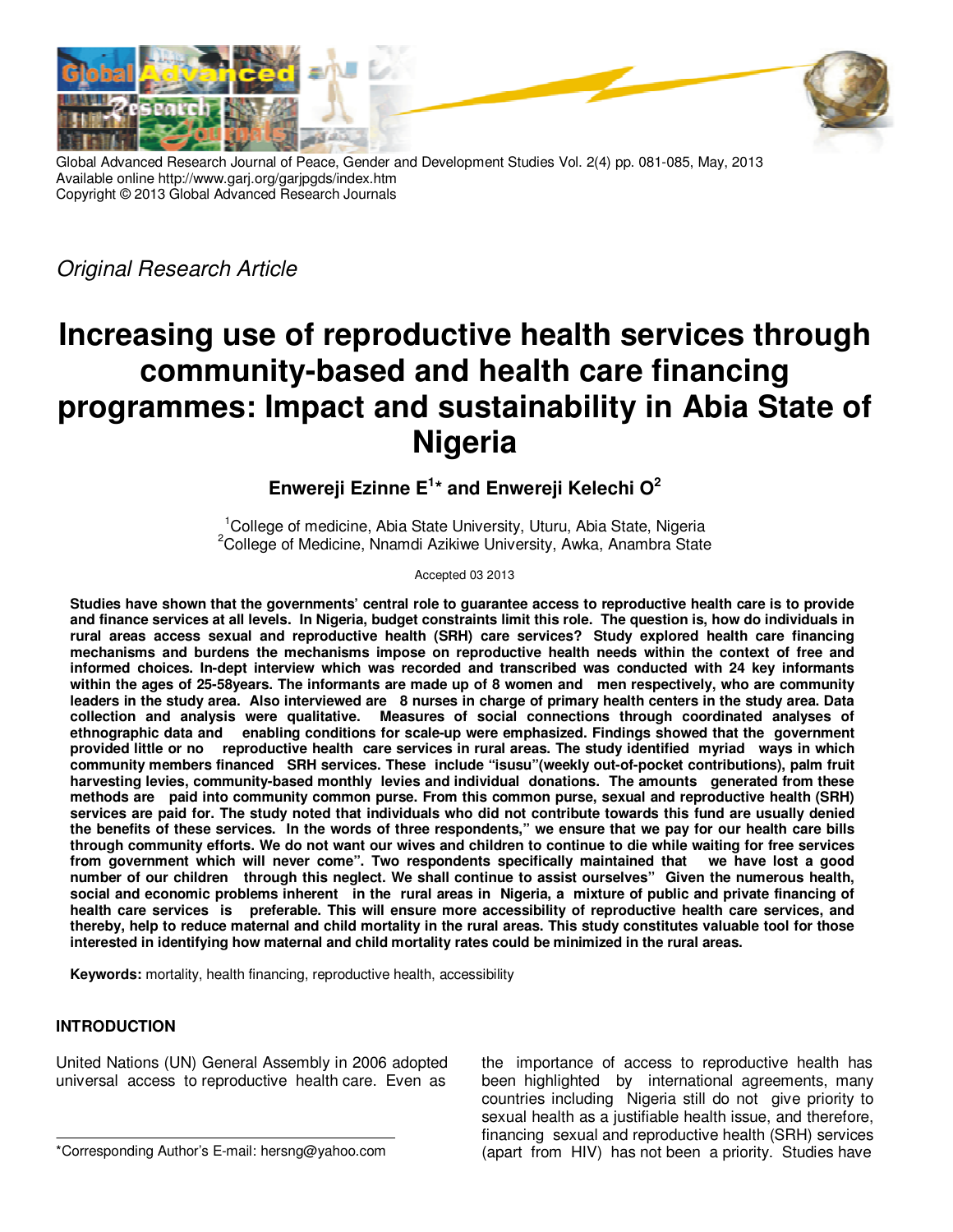shown that high cost of health care services contributes to inaccessibility of SRH services resulting to limited information on sexuality, contraception, prevention and healthcare thereby limit people's ability to make their sexual and reproductive health choices (Lynch et al., 1998; Kaplan et al., 1996; Ross et al., 2000) The central role of any government including that of Nigeria is to guarantee access to reproductive health care by giving free health care services. Providing free health care services will increase health care seeking behavior, thereby, help to reduce maternal and child mortality rates. In a developing country like Nigeria, where a considerable portion of the population lives in absolute poverty and as such, may not afford to pay for basic medical care. Therefore, if government should provide and finance health care services, it will help to reduce morbidity and mortality rates in the rural areas. In addition to government providing free health care services, government should also ensure that a stable system of health care is in place in the rural areas (Wilkinson, 1996; Wilkinson, 1997; Wilkinson, 1997; Gravelle, 1998; Wolfson et al., 1999). In developing countries, government budgets are usually strained because of competing priorities such as security, education, food production and others, it is unlikely that the governments in such countries will provide health care needs including reproductive health especially in rural areas (Lynch et al., 2000; US Census Bureau, 1988; Fuchs, 1974). The question is to what extents does government of Abia State of Nigeria finance reproductive health care to increase its access in rural areas? How accessible and/or affordable are reproductive health services to individuals in the rural areas? In this study, accessible health care includes access to information and services on prevention, diagnosis, counseling, treatment and care that would allow individuals the opportunity to make informed choices on sexuality and reproduction. Accessible health care also includes provision of services that will enable couples to have safe and satisfying sexual life that is free from violence and coercion. Such services will consist of services that enable couples to avoid unwanted pregnancy so as to experience pregnancy and childbirth safely (Grossman, 1976; Hadley, 1982; Backlund et al., 1999; US Public Health Service, 2011). The study provides community based health financing strategies currently used to improve access to health care services in rural areas. Assessing methods in which sexual and reproductive health (SRH) services are provided in rural areas is necessary because studies have shown that high cost of service delivery and the discriminatory practices that marginalize women and deny them opportunity to seek care for their SRH limit access, and increase morbidity and mortality in rural areas (World Health Organization, 1991; Jones and Weinberg, 2000; US Census Bureau, 1989; Maddala, 1988). In some countries, discussions on issues around sex and sexuality are regarded as taboo, and the

perceived stigma and embarrassment that accompany such discussions can lead to reluctance in addressing sexual health issues. The taboos are more pronounced for adolescents especially those who do not conform to socially accepted norms of not having sexual relations before marriage (Marmotand Wilkinson, 2001; Kawachiet al.,1997; Davey et al., 1998). Culturally, women are financially, materially and socially dependent on men, and as such, they may experience constraint in accessing services that would prevent unwanted pregnancies and sexually transmitted infections. These social expectations on how women should behave place them in subordinate roles and further limit their access to SRH services (Gregg and Machin, 1999; Solon, 1992; World Health Organization (WHO), 1998). Study explores strategies in which individuals in the rural areas access SRH services as well as the burdens these strategies impose on the reproductive health of such individuals.

## **METHODS**

Study was both exploratory and descriptive. In-dept interview was conducted with 24 key informants between the ages of 25-58 years. These key informants consist of 8 women, 8 men and 8 health workers resident in the rural areas. The 8 men and 8 women studied are the community leaders, while the health workers are nurses who are the heads of the primary health centers located in the study area. The interview conducted with the respondents was recorded and transcribed. Interview questions centered on methods of financing sexual and reproductive health (SRH) services in the communities, how the financing methods are integrated into the overall health system approach, the roles of government in providing health care, and the accessibility and affordability of SRH services in the rural areas.

Study examined how women are assisted to delay, space, and limit their pregnancies so as to achieve the healthiest outcomes within the context of free and informed choices. The study noted the social processes that are linked in the financing of reproductive health care services and identified how these processes in turn influence local thinking about using reproductive health services. The study highlights the necessary enabling conditions for scale-up. Qualitative methods of data collection and analysis were adopted.

## **RESULT**

The result of the study showed that though there are primary health care centers located at strategic positions in the study area, funding of sexual and reproductive health services was poor. In the words of four respondents,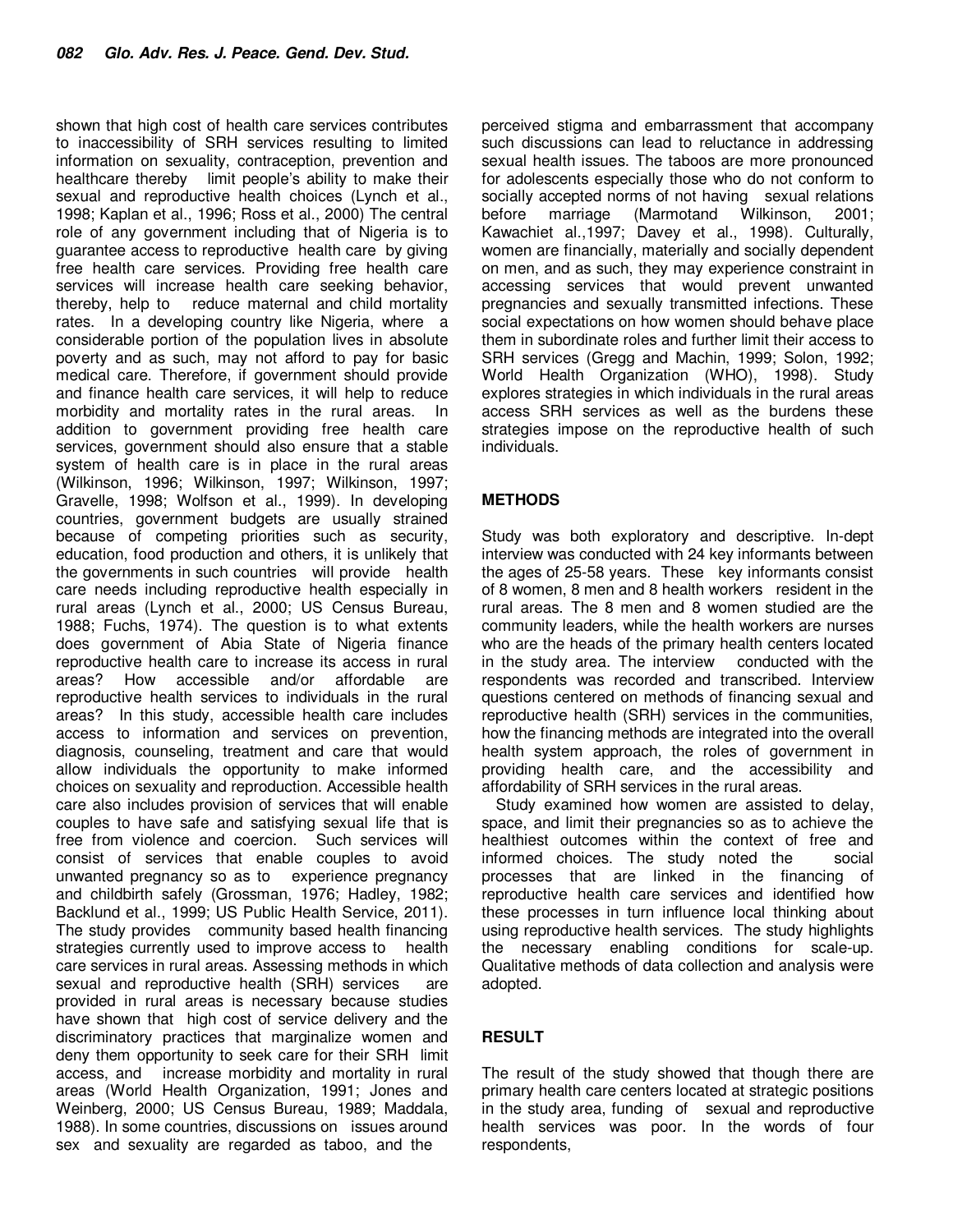"the government has utterly neglected health care services in this rural area. We pay taxes but do not get the benefit of such taxes. The government during political campaigns keeps on promising us free health care services in the primary health centers but has never kept to this promise. We are pleading with the government to consider our area whenever national health care services are carried out."

### Another respondent emphasized that

"reproductive health care services should be provided and financed either entirely by government, or entirely by private sector or jointly by government and private sector and not to be financed by individuals in the rural areas who are already overburdened with payment of children's school fees."

Also in the words of three health workers,

"private sectors are encouraged to assist in providing and financing health care services so as to help reduce government's fiscal burden on health care services. If private sectors assist government in financing health care, it will enhance accessibility and affordability of health care services in the rural areas. Government alone should not be expected to finance all health services."

In the words of five respondents

"health care delivery is very expensive. We pay as much as US \$50 for hospital bills each time a family member goes to hospital. For child delivery we pay a bill as high as US\$120."

Study identified four strategies in which healthcare is financed in the rural areas. These strategies include "isusu" (specific weekly out-of-pocket contributions), palm fruit levies, community-based levies and individual donations.

The most common of these strategies for financing reproductive health care was levies from palm fruit harvesting. Finding showed that community leaders fixed particular periods in the year for harvesting palm fruits. At the end of the harvest, each individual is expected to pay a specific amount into the community common purse. After the contribution, 60% of what each individual contributed will be saved in the community common funds while 40% will be returned to the contributor for personal upkeep. This method is part of the survival strategies employed in the rural areas. The finding noted that those who defaulted by not participating in either palm fruit cutting or contributing financially towards this fund are usually excluded from benefitting from the community pre-paid reproductive health care services.

Other strategies identified for raising money for health care services include payment of fines for failing to participate in communal activities/functions such as marriage, wedding and burial ceremonies, clearing communal bushes and/or path ways, environmental sanitation exercises and others. In the words of three

respondents,

"we ensure that we pay for our health care bills through community efforts. We do not want our wives and children to continue to die while waiting for free services from government which will never come".

Two respondents specifically maintained that

"we have lost a good number of our children through this neglect. We shall continue to assist ourselves"

The result of the study noted that traditional rulers, opinion leaders and community leaders functioned as social mobilizers, and implementers. They mobilized individuals to raise funds and also ensured that all funds contributed are pooled together and used for financing developmental projects such as health care, education, electricity, water supply and others. According to four respondents,

"we now enjoy regular provision of reproductive health care services from the health workers now that we pay for the cost of services than when we were not paying."

Specifically, the finding noted that the services individuals in the communities paid for were family planning, including information on methods of fertility regulation, treatment of sexually transmitted diseases (STDs); gynecological and obstetric services including obstetrical complications, drugs and immunization. The result of the study noted some discrepancies in the accessibility of sexual and reproductive health care services in the rural areas. Using the words of six respondents,

"we are concerned about the chastity of our children. Culture forbids unmarried youths, 16 and 18 years from using reproductive health care services and as such, we restrict the health workers from giving such services to the youths."

The health workers confirmed this and added that

"even the married women are constrained from using contraceptives without the permission of their husbands for fear of being accused of promiscuity".

The health workers also stressed that,

"unmarried adolescent girls are denied access to SRH services on cultural basis even though they are more vulnerable to violence, sexual abuse, and they have higher consequences of unwanted pregnancies and abortion than the married adults."

Two health workers specifically said

"we do not extend family planning services to unmarried adolescents because it is morally wrong and will distract their attention from pursuing their education. Moreover, we exclude them from family planning services because we have to respect their parents' views."

One of the health workers confirmed that,

"the only service health workers provide to adolescents is sex education and such service only focus on abstinence as the basic method of Preventing unwanted pregnancy, sexually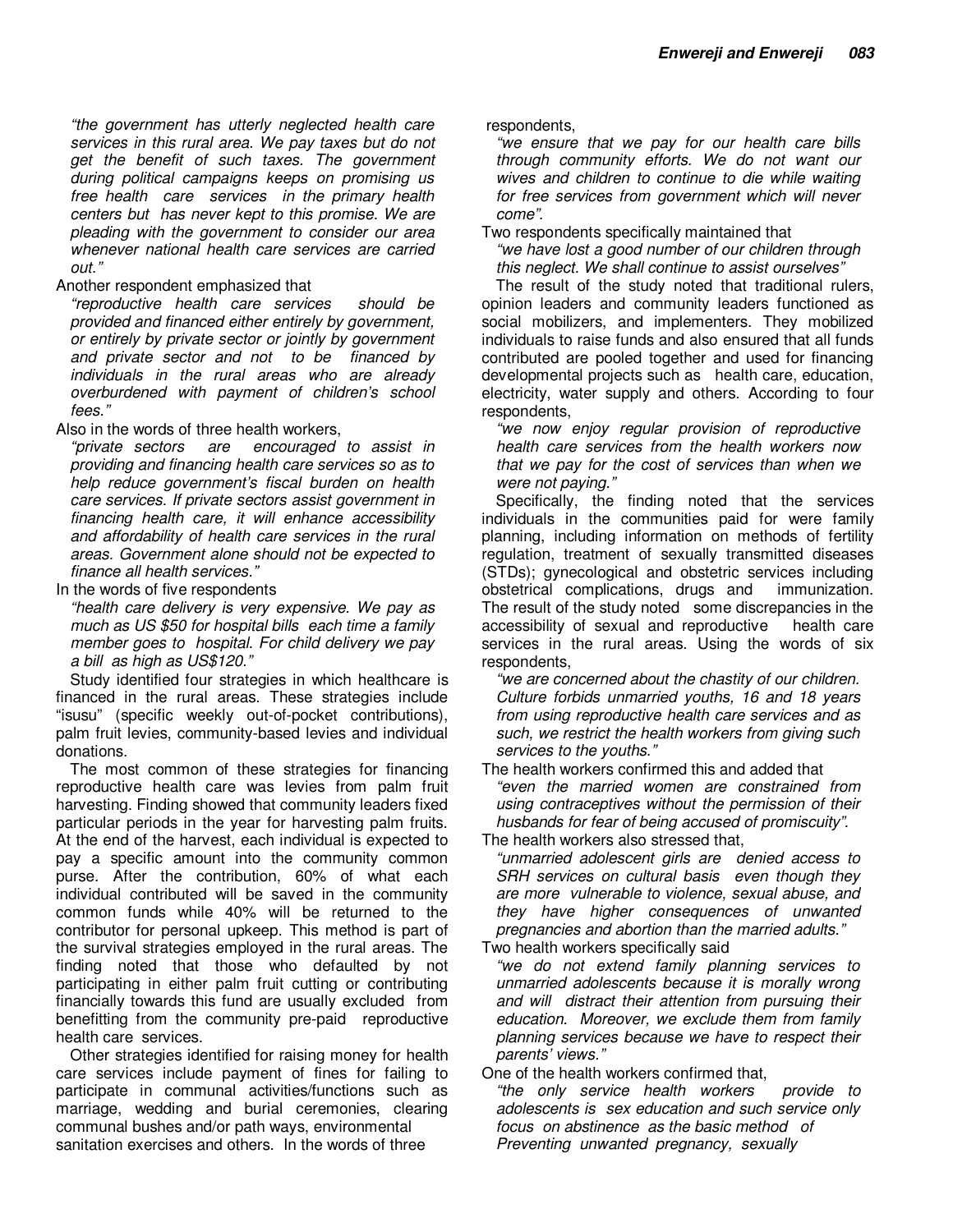#### transmitted infections including HIV and AIDS."

One important finding in this study is the improved measures of social connections which are important indicators for family well-being in the rural areas. These social connections were measured by the assistances rendered to the less privileged, like orphans, aged and infirm by some individuals through paying education fees , providing food , and access to health care services. This idea of social connection is a strength to this study because good spirited individuals who are not necessarily relations, paid accrued levies and fees for those who could not afford to pay so as to avoid being sanctioned by the community leaders for their default. Other individuals in the community also provided cooked food to those who could not afford to do so especially the orphans, aged and infirm. By this measure, part of the problems of this group has been alleviated. According to three respondents,

"we are each other's helper. We share things in common."

#### **DISCUSSION AND CONCLUSION**

The fact that community members adopt strategies to provide SRH services for married couples at the expense of the adolescents shows lack of knowledge of the complexities and realities of young peoples' lives. Adolescents are at risk of rape and sexual coercion as unmarried girls, and therefore require family planning services as much as the married adults. It is unethical for the health workers to deny the adolescents reproductive health services just because of cultural bias. Health workers must see cultural issues as entry points rather than obstacles to be surmounted. Health workers should realize that the adolescents need information on contraceptives and safe abortions and should take action to improve adolescents' access to SRH services.

The practice of government not providing free reproductive health care services helps to exacerbate marginalization of adolescents on health care services. Free health care services will normalize the inequities in service delivery and guarantee SRH services to all individuals irrespective of their marital status. Government's inability to provide free SRH services in the rural areas translates to lack of political will. Baring the present harsh economic conditions in Nigeria, financing health care services should not be left exclusively to individuals in the rural areas. Health care services should be provided by both the government and the private sector for effective and efficient services. Therefore there is need for health workers to create awareness and sensitivity to the government on the importance of extending free SRH services to the rural areas.

In the light of these findings, government and other stakeholders should provide affordable health services

and interventions to encourage strong mechanisms for coordinating partner support of health sector in the rural areas. This will enable policy planners to ensure equitable access to health services for sustainable national health financing needed to achieve healthrelated Millennium Development Goals (MDGs) and national health objectives. Therefore, given the variety of health problems and of the social and economic circumstances in Nigeria, a combined public and private provision and financing of health services is recommended.

Findings indicate over-reliance on community out-ofpocket contributions to finance costs of health care services in the rural areas. This over-reliance could adversely affect individuals' health particularly that of poor and vulnerable groups who might be further impoverished after making the contributions.

This study constitutes valuable tool for those interested in knowing how community based financing methods help to improve access to reproductive health services and how they respond to local needs in national health programs and initiatives .

 Study recommends setting up of structures that will strengthen participation and accountability mechanisms in the rural areas so that funds contributed for health care services will be judiciously used to accomplish the desired goals. The study further recommends joint financing of SRH services which will involve the government, private companies and individuals in the communities. This will help increase access to SRH services as well as improve health seeking behavior in the rural areas.

#### **REFERENCES**

- Backlund E, Sorlie PD, Johnson NJ (1999). A comparison of the relationships of education and income with mortality: the national longitudinal mortality study. Soc Sci Med; 49: 1373-1384.
- Davey SG, Hart C, Blane D, Hole D (1998). Adverse socioeconomic conditions in childhood and cause specific adult mortality: prospective observational study. BMJ. 316: 1631-1635
- Fuchs VR (1974). Who shall live? New York: Basic Books,
- Gravelle H (1998). How much of the relation between population mortality and unequal distribution of income is a statistical artefact? BMJ 316: 382-385
- Gregg P, Machin S (1999). The relationship between childhood experiences, subsequent educational attainment and adult labour market performance. http://cep.lse.ac.uk/~machin/pdf/lux2000.pdf (accessed 10 Jul 2001).
- Grossman M (1976). The correlation between health and schooling. In: Tenleckyi NE, ed. Household production and consumption. New York: National Bureau of Econ. Res..147-211.
- Hadley J (1982). More medical care, better health? Washington DC: Urban Institute Press..
- Jones AF, Weinberg DH (2000). The changing shape of the nation's income distribution, 1947-1998. Current population reports P60-204. Washington DC: US Depart. of Commerce, Econ. and Stat. Administration, US Census Bureau,
- Kaplan GA, Pamuk ER, Lynch JW, Cohen RD, Balfour JL (1996). Inequality in income and mortality in the United States: analysis of mortality and potential pathways. BMJ. 312: 999-1003.
- Kawachi I, Kennedy BP, Lochner K, Prothrow-Stith D (1997). Social capital, income inequality, and mortality. Am J Public Health. 87: